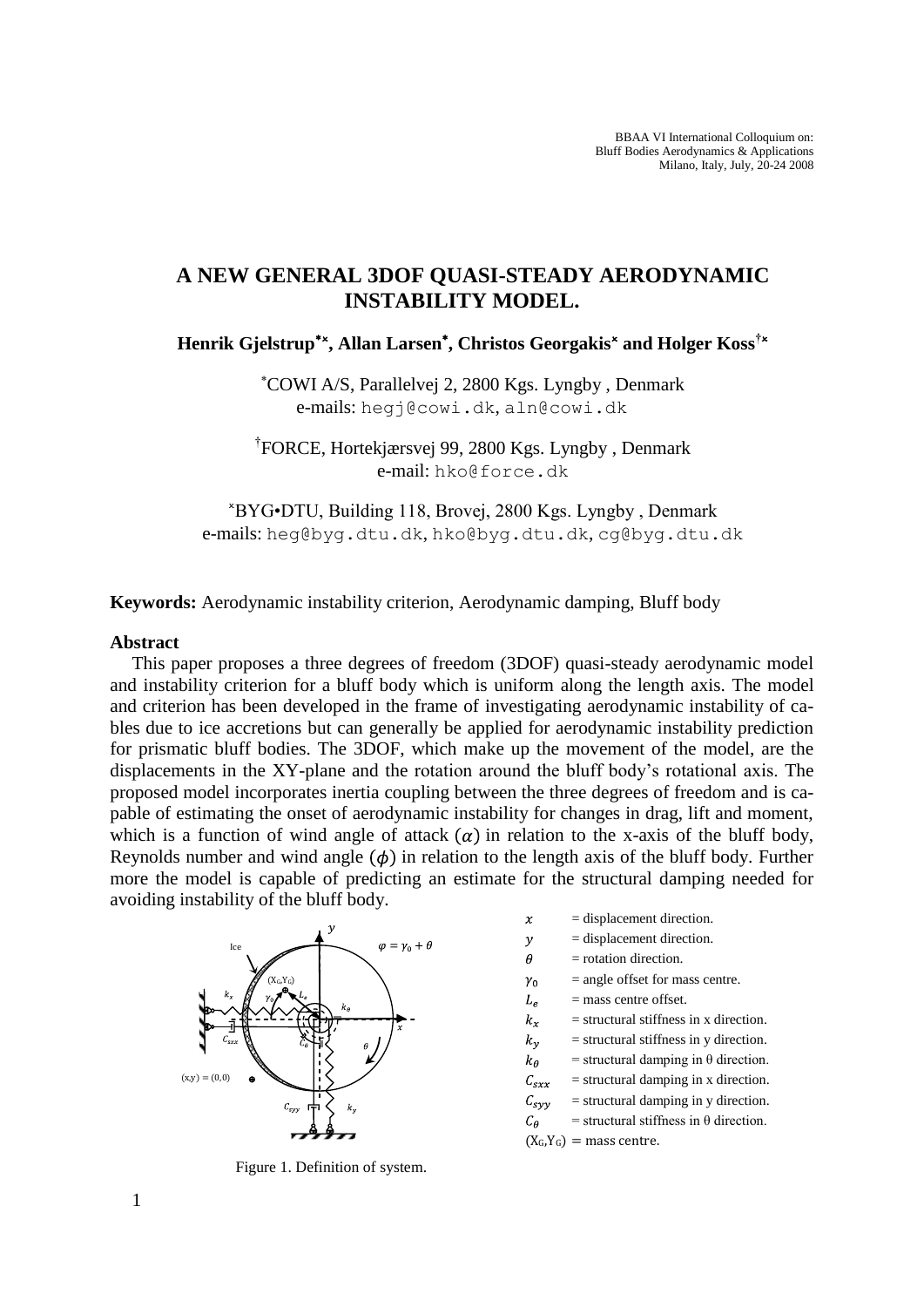## **1 INTRODUCTION**

The main purpose for models which investigates aerodynamic stability is to predict when instability occurs. During the last 80 years a number of models have been proposed and over the last couple of years aerodynamic damping, as a driving force for vibration, has received some renewed attention. Den Hartog proposed his stability criterion in 1932 Ref. [1] for a 1DOF system, which was made for a bluff body with an aerodynamic lift coefficient formulated as a function of wind angle of attack in relation to the surface of the bluff body. Later, 1962, Davenport proposed an expression for the aerodynamic damping in the along wind and the transverse wind direction of a cylinder Ref. [2]. In 1981 Martin et al. proposed the instability criteria which now is known under the name of "Drag instability" Ref. [3]. Up to that point all expressions for the aerodynamic damping were special cases, which should be applied individually. In 2006 a unified approach to damping and drag/lift instabilities was proposes by Macdonald and Larose Ref. [4] for a 1DOF system which was later extended to a 2DOF system. This general quasi-steady 2DOF instability model is able to estimate the structural damping needed for avoiding instability for a bluff body moving in the XY-plane. The 2DOF model is capable of predicting the special cases which was proposes earlier, but lack the possibility of predicting inertial coupling for a bluff body with a mass centre offset from its rotational axis.

The new 3DOF quasi-steady model proposed in this paper is capable of predicting the same levels of damping as the 2DOF model proposes by Macdonald et al, furthermore it is capable of predicting torsional instability in conjunction with the movement in the XY-plane.

## **2 THE MODEL**

The bluff body model is based on a section model approach and developed for a cable with a thin ice accretion. The application of this model can be expanded to any geometry of a bluff body subjected to aerodynamic instability. The position of the ice accretion is described in the x-y coordinate system of the cross-sectional plane of the still body. If rotation is induced the angle  $\theta$  describes the magnitude of rotation around the length axis of the bluff body.



- $x_{\theta}$ ,  $\dot{x}_{\theta}$  = displacement, velocity.
- $y_{\theta}$ ,  $\dot{y}_{\theta}$  = displacement, velocity.
- $\theta_0$ = steady wind angle of attack
- $\theta, \dot{\theta}$ = structural rotation, angular velocity.
	- = wind angle of attack, cable surface.
	- $=$  angle of rotation, relative wind.
- $\phi$  $=$  wind angle of attack, cable length axis.
- $=$  lift.  ${\cal F}_L$

 $\alpha$  $\beta$ 

 $U_A$ 

- $=$  drag.  $F_D$
- $F_M$ = moment.
- $R_{\delta}$  $=$  leading edge length.
- $U$  $=$  mean wind velocity.
- $U_R$ = relative wind velocity.
- $U_{PR}$ = projected relative vertical wind velocity.
- = projected relative horizontal wind velocity.  $U_p$
- ${\cal U}_{NR}$ = normal projected relative wind velocity.
	- = along axis wind velocity.

<span id="page-1-0"></span>Figure 2. Schematic model of cable section with ice accretion.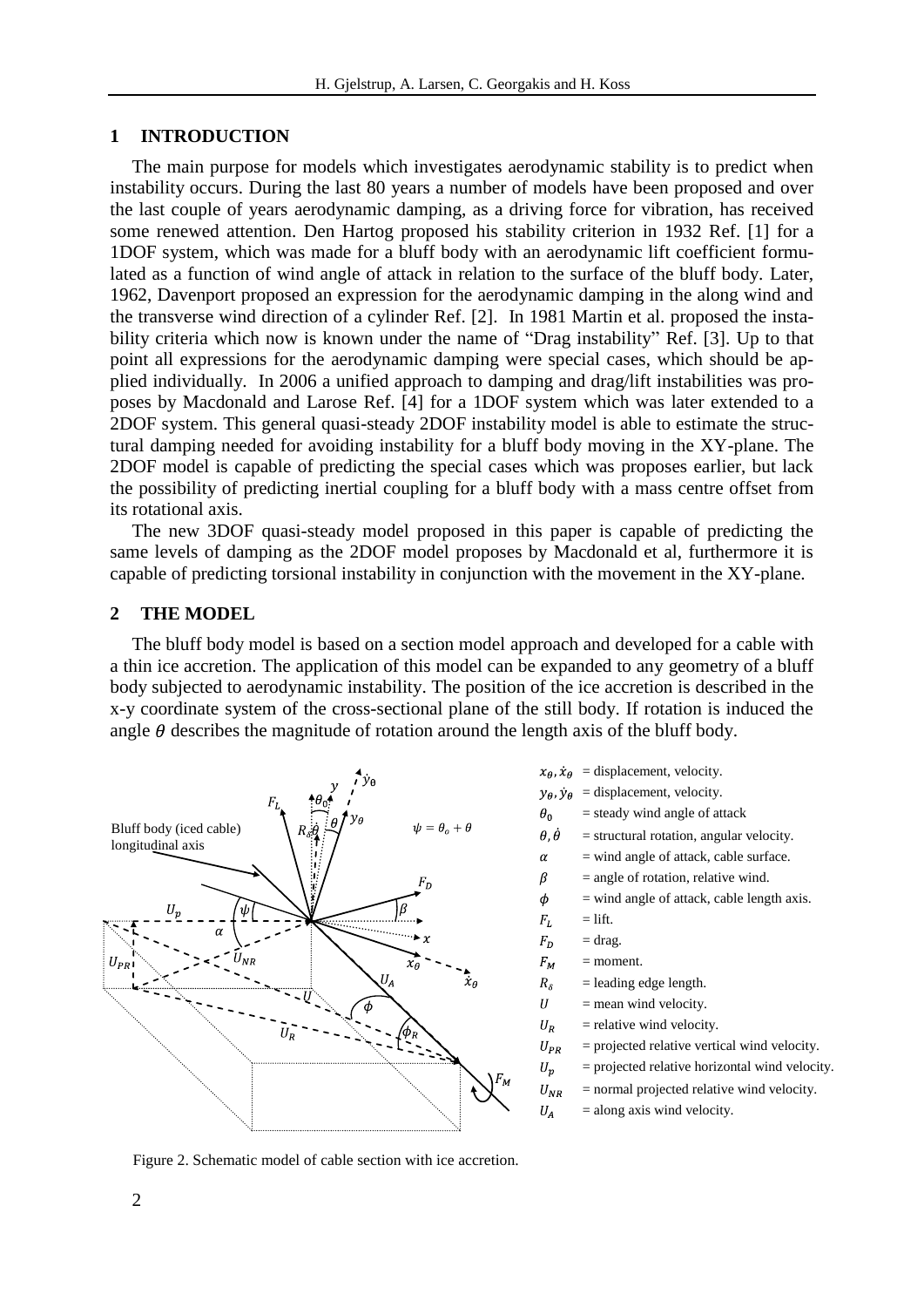[Figure 1](#page-0-0) and [Figure 2](#page-1-0) show the bluff body system which is illustrated as a cable with a thin ice accretion.

## **3 FORMULATION OF EQUATIONS**

#### **3.1 Equations of motion**

The equation of motions (EOMs) is given in Eq. [\(1\)-](#page-2-0)[\(3\).](#page-2-1)

$$
m\ddot{x} + C_{sxx}\dot{x} + k_x x + mL_e\big(\cos(\varphi)\dot{\theta}^2 + \sin(\varphi)\ddot{\theta}\big) = F_x \tag{1}
$$

$$
m\ddot{y} + C_{syy}\dot{y} + k_y y + mL_e(-\sin(\varphi)\dot{\theta}^2 + \cos(\varphi)\ddot{\theta}) = F_y \tag{2}
$$

$$
J\ddot{\theta} + C_{s\theta\theta}\dot{\theta} + k_{\theta}\theta + mL_e\left(\sin(\varphi)\ddot{x} + \cos(\varphi)\ddot{y} + L_e\ddot{\theta}\right) = F_{\theta}
$$
\n(3)

 $F_x$ ,  $F_y$  and  $F_\theta$  are the external aerodynamic forces which are presented in Eq. [\(4\)](#page-2-2) to Eq. [\(6\)](#page-2-3) for small initial displacements, where  $\alpha = -(\psi + \beta)$  and  $\varphi$  are given in [Figure 1.](#page-0-0)

## **3.2 Aerodynamic forces**

<span id="page-2-3"></span><span id="page-2-2"></span><span id="page-2-1"></span><span id="page-2-0"></span>
$$
F_{\theta} = \frac{1}{2} \rho U_r D C_M(\alpha, Re, \phi)
$$
\n<sup>(4)</sup>

$$
F_x = \frac{1}{2} \rho U_r D(C_D(\alpha, Re, \phi) \cos(\alpha) + C_L(\alpha, Re, \phi) \sin(\alpha))
$$
\n(5)

$$
F_y = \frac{1}{2} \rho U_r D(C_L(\alpha, Re, \phi) \cos(\alpha) - C_D(\alpha, Re, \phi) \sin(\alpha))
$$
\n(6)

#### **3.3 Aerodynamic damping**

Eq. [\(7\)](#page-2-4) gives the aerodynamic damping matrix calculated for small initial displacements  $(cos(\theta) = 1, sin(\theta) = 0)$ . The values of the aerodynamic damping matrix  $C_a$  are found by applying an approach presented and discussed in Ref. [4]. Eq. [\(8\)](#page-3-0) gives the total damping matrix containing both structural and aerodynamic damping.

<span id="page-2-4"></span>
$$
C_a = -\begin{bmatrix} \frac{\partial F_x}{\partial \dot{x}} & \frac{\partial F_x}{\partial \dot{y}} & \frac{\partial F_x}{\partial \dot{\theta}} \\ \frac{\partial F_y}{\partial \dot{x}} & \frac{\partial F_y}{\partial \dot{y}} & \frac{\partial F_y}{\partial \dot{\theta}} \\ \frac{\partial F_\theta}{\partial \dot{x}} & \frac{\partial F_\theta}{\partial \dot{y}} & \frac{\partial F_\theta}{\partial \dot{\theta}} \end{bmatrix}_{\dot{x} = \dot{y} = \dot{\theta} = 0}
$$
(7)

The stability criteria for the 3DOF system are based on a Taylor expansion of the aerodynamic forces about  $\dot{x} = \dot{y} = \dot{\theta} = 0$  which results in a static and a dynamic wind force. Furthermore it is assumed that all higher order terms in the EOMs are negligible. These assumptions correspond to the instant where a vibration event is initiated.